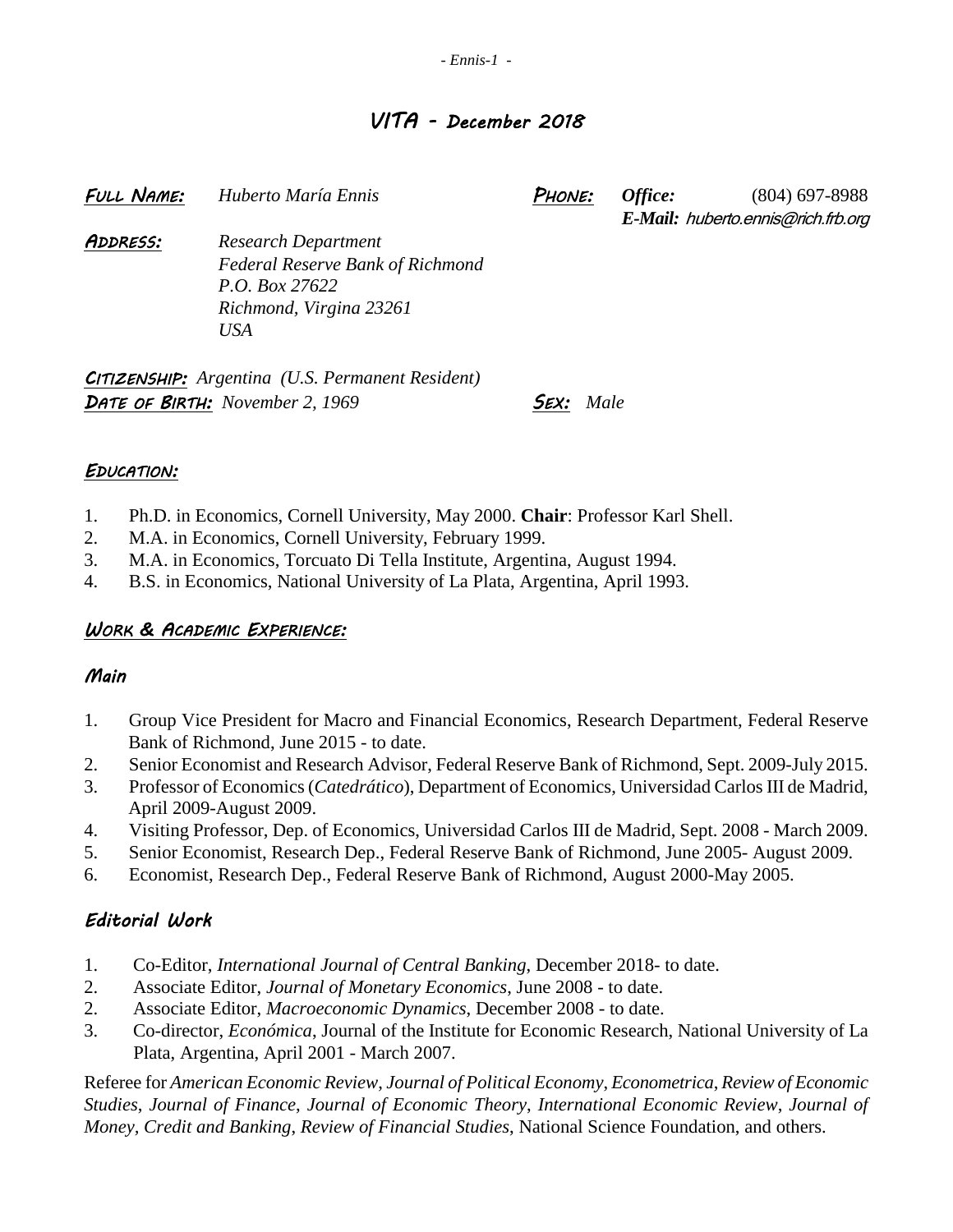### *Others*

- 1. Outside Dissertation Committee Member for Yuliyan Mitkov, Ph.D in Economics, Rutgers University, U.S., 23 May 2017.
- 2. Adjunct Professor of Economics, Virginia Commonwealth University, Graduate Macroeconomic Theory, Fall 2013, 2014, and 2015.
- 3. Outside Evaluation Committee, Doctoral Dissertation of Hubert Janos Kiss, University of Alicante, Spain, 17 June 2009.
- 4. Short-Term Consultant, Development Research Group, World Bank, November 2008-June 2009.
- 5. Visiting Lecturer, University of Pennsylvania, Graduate Monetary Theory, October 2007.
- 6. Visiting Professor, Graduate Macroeconomics, University of Alicante, Spain, May-June 2006.
- 7. Visiting Scholar, Institute for Empirical Macroeconomics, Federal Reserve Bank of Minneapolis, August 2004.
- 8. Visiting Scholar, Central Bank of Argentina, May-June 2003.
- 9. Visiting Professor, Graduate Macroeconomics, National University of La Plata, Fall 2003.
- 10. Visiting Professor, Graduate Monetary Theory, Master in Economics, National University of La Plata, 2000-2001.
- 11. Visiting Professor, Graduate Economic Theory, National University of La Plata, Argentina, 2000.
- 12. Research Assistant to Professor Karl Shell, Cornell University, 1997-98.
- 13. Research Assistant to Professor Marcelo Veracierto, Cornell University, 1997.
- 14. Teaching Assistant, Economics 513, Graduate Macroeconomic Theory, Professor Marcelo Veracierto, Cornell University, 1996.
- 15. Invited Lecturer, Graduate Monetary Theory, National University of La Plata, Argentina, 1996.
- 16. Invited Lecturer, Graduate Economic Growth, Torcuato Di Tella Institute, Argentina, 1995.
- 17. Teaching Assistant, Advanced Undergraduate Macroeconomics, National University of La Plata, Argentina, 1992-95.

# *PUBLICATIONS:*

# *Peer-reviewed*

- 1. Interventions in Markets with Adverse Selection: Implications for Discount Window Stigma, *Journal of Money, Credit, and Banking* (forthcoming).
- 2. A Simple General Equilibrium Model of Large Excess Reserves, *Journal of Monetary Economics* **98**, October 2018.
- 3. Optimal Banking Contracts and Financial Fragility, with Todd Keister, *Economic Theory* **61** (2), February 2016.
- 4. Large Excess Reserves in the U.S.: A View from the Cross-Section of Banks, with Alexander L. Wolman, *International Journal of Central Banking* **11** (1), January 2015.
- 5. Over-the-Counter Loans, Adverse Selection, and Stigma in the Interbank Market, with John A. Weinberg, *Review of Economic Dynamics* **16** (4), October 2013.
- 6. Banking Panics and Policy Responses, with Todd Keister, *Journal of Monetary Economics* **57** (4), May 2010.
- 7. Bank Runs and Institutions: The Perils of Intervention, with Todd Keister, *American Economic Review*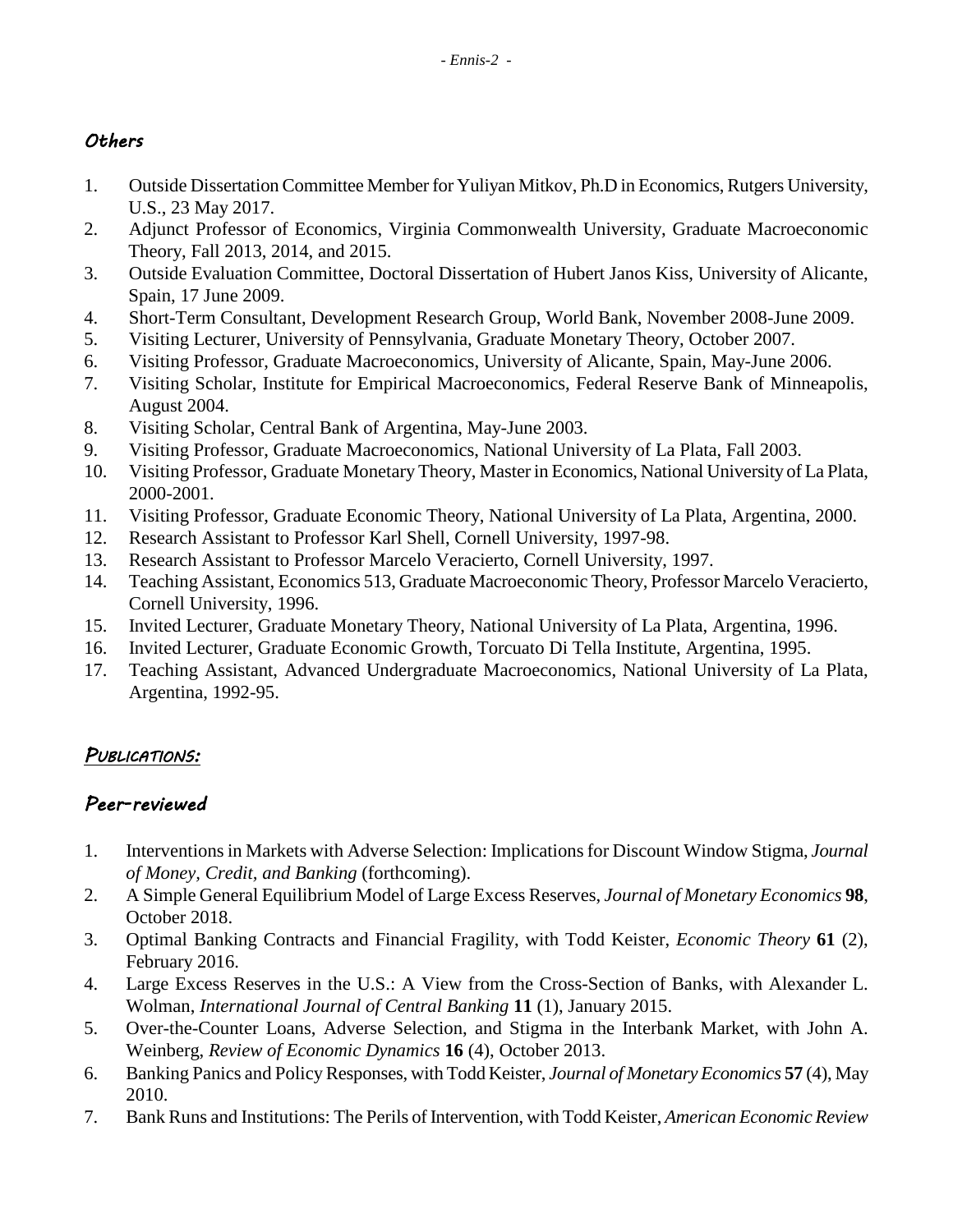**99** (4), September 2009.

- 8. Run Equilibria in the Green-Lin Model of Financial Intermediation, with Todd Keister, *Journal of Economic Theory* **144** (5), September 2009.
- 9. Avoiding the Inflation Tax, *International Economic Review* **5** (2), May 2009.
- 10. Search, Money, and Inflation under Private Information, *Journal of Economic Theory* **138** (1), January 2008.
- 11. Bank Runs and Investment Decisions Revisited, with Todd Keister, *Journal of Monetary Economics* **53** (2), March 2006.
- 12. Optimal Fiscal Policy under Multiple Equilibria, with Todd Keister, *Journal of Monetary Economics* **52** (8), November 2005.
- 13. Government Policy and the Probability of Coordination Failures, with Todd Keister, *European Economic Review* **49**, May 2005.
- 14. Macroeconomic Fluctuations and Bargaining, *Journal of Economic Theory* **115**, April 2004.
- 15. Economic Growth, Liquidity, and Bank Runs, with Todd Keister, *Journal of Economic Theory* **109**, April 2003.
- 16. Loanable Funds, Monitoring, and Banking, *European Finance Review* **5**, Issue1-2, 2001.
- 17. Search, Monetary Equilibria, and Sunspots, *Macroeconomic Dynamics* **5**, February 2001.

# *Others*

- 1. Comment on "Scarcity of safe assets, inflation and the policy trap" by Andolfatto and Williamson, *Journal of Monetary Economics* **73** Carnegie-Rochester-NYU conference volume, 2015.
- 2. Discussion of Acharya and Skeie: A model of liquidity hoarding and term premia in inter-bank markets, *Journal of Monetary Economics* **58** Carnegie-Rochester Conference volume, July 2011.
- 3. Complementariedades y Política Macroeconómica, in Heymann, Daniel (ed.) *Progresos en Macroeconomía*, Colección Progresos en Economía, vol. **3**, Asociación Argentina de Economía Política, Buenos Aires, November 2007.
- 4. Choosing a Place to Live and a Workplace, with Santiago Pinto (West Virginia University) and Alberto Porto (UNLP), *Económica*, September 2006, National University of La Plata, Argentina.
- 5. Privatization and Income Distribution in Argentina, with Santiago Pinto, in John Nellis and Nancy Birdsall, Eds. *Reality Check: The Distributional Impact of Privatization in Developing Countries*. Washington, DC: Center for Global Development, October 2005.
- 6. Modelos Monetarios de Generaciones Superpuestas (Lecture notes in Spanish), Trabajo Docente # 6, June 2003, National University of La Plata.
- 7. On Search Theory and Customers, *Económica*, January 2000, National University of La Plata, Argentina.

### *Federal Reserve Bank of Richmond Economic Quarterly*

- 1. The Fed's Discount Window: An Overview of Recent Data, with Felix P. Ackon, vol. **103** (1), 2017.
- 2. Models of Discount Window Lending: A Review, vol. **102** (1), 2016.
- 3. Large U.S. bank holding companies during the 2007-2009 financial crisis: An overview of the data, with Peter Debbaut, vol. **100** (2), 2014.
- 4. Some Theoretical Considerations Regarding NAVs for Money Market Funds, vol. **98** (4), 2012.
- 5. Strategic Behavior in the Tri-Party Repo Market, vol. **97** (4), 2011.
- 6. On the Fundamental Reasons for Bank Fragility, with Todd Keister, vol. **96** (1), 2010.